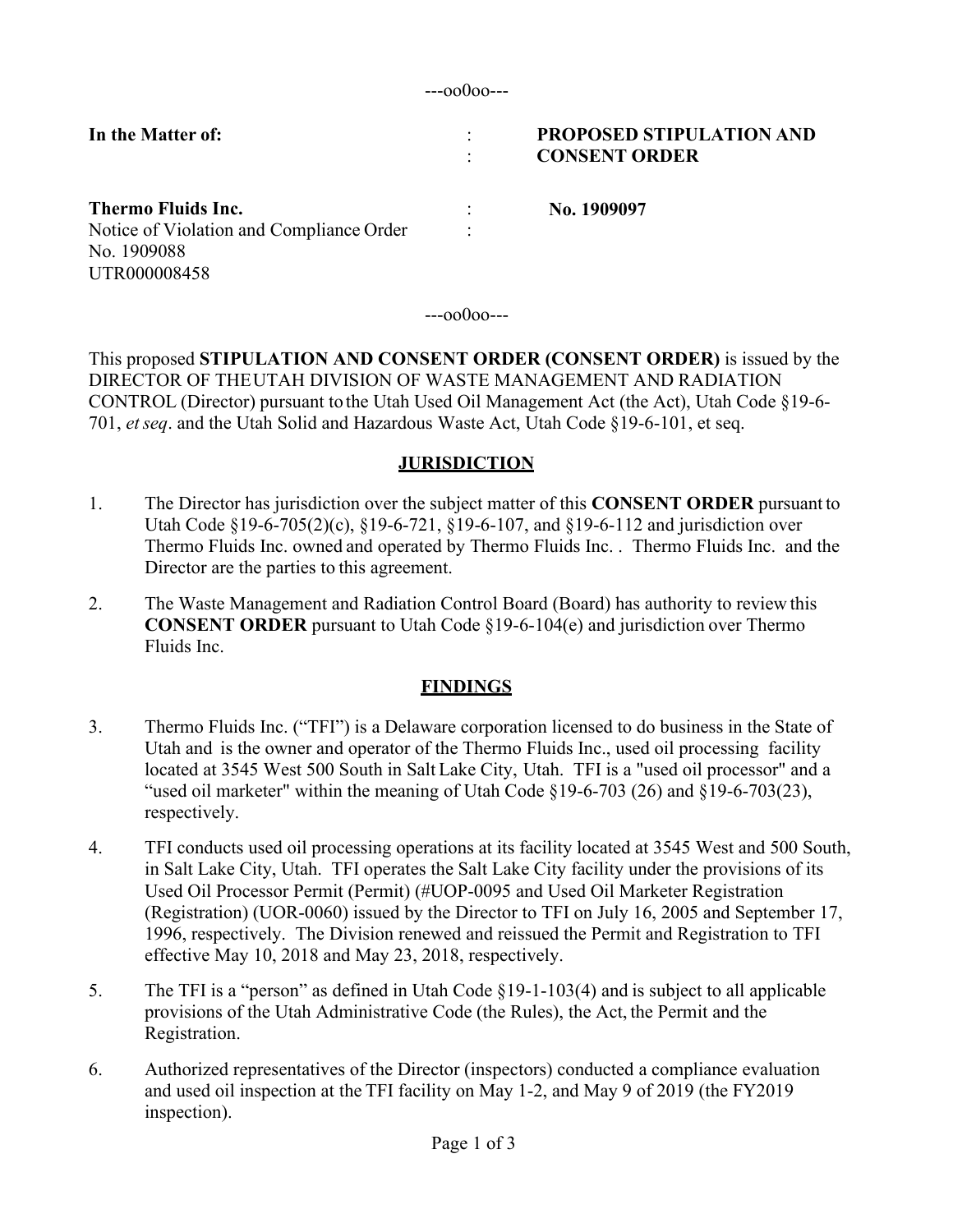- 7. Based on findings documented during the FY2019 inspection, the Director issued **NOTICE OF VIOLATION andCOMPLIANCE ORDER** No. 1909088 (NOV/CO) on November 19, 2019, alleging violations by TFI of its Permit, the Act and the Utah AdministrativeCode.
- 8. TFI filed a response to the NOV/CO on February 12, 2020.

## **STIPULATION AND CONSENT ORDER**

- 9. The parties now wish to fully resolve Notice of Violation/Compliance Order No. 1909088 without further administrative or judicial proceedings.
- 10. In full settlement of the violations alleged in NOV/CO No. 1909088, TFI shall pay a penalty of **\$**42,906.00. Payment shall be made within 30 days of the effective date of this **CONSENT ORDER**. Payment shall be made to the State of Utah, Department of EnvironmentalQuality, Utah Division of Waste Management and Radiation Control, c/o Ty L. Howard, Director, P.O. Box 144880, Salt Lake City, Utah 84114-4880. This amount has been determined in accordance with the Division's Civil Penalty Policy (R315-102 of the Rules), which considers such factors as the gravity of the violations, the extent of deviation from the rules, the potential for harm to human health and the environment, good faith efforts to comply, and other factors.

# **EFFECT OF CONSENT ORDER**

11. For the purpose of this **CONSENT ORDER**, the parties agree and stipulate to the above stated facts. The stipulations contained herein are for the purposes of settlement and shall not be considered admissions by any party and shall not be used by any person related or unrelated to this **CONSENT ORDER** for purposes other than determining the basis of this **CONSENT ORDER**. Nothing contained herein shall be deemed to constitute a waiver by the State of Utah of its right to initiate enforcement action, including civil penalties, against TFI in the event of future non-compliance with this **CONSENT ORDER**, with the Act, with the Rules, or with the Permit; nor shall the State of Utah be precluded in any way from taking appropriate action should such a situation arise again at the TFI facility. However, entry into this **CONSENT ORDER** shall relieve TFI of all liability for violations, which did arise or could have arisen with respect to the allegations contained in the NOV/CO.

*(Intentionally left blank)*